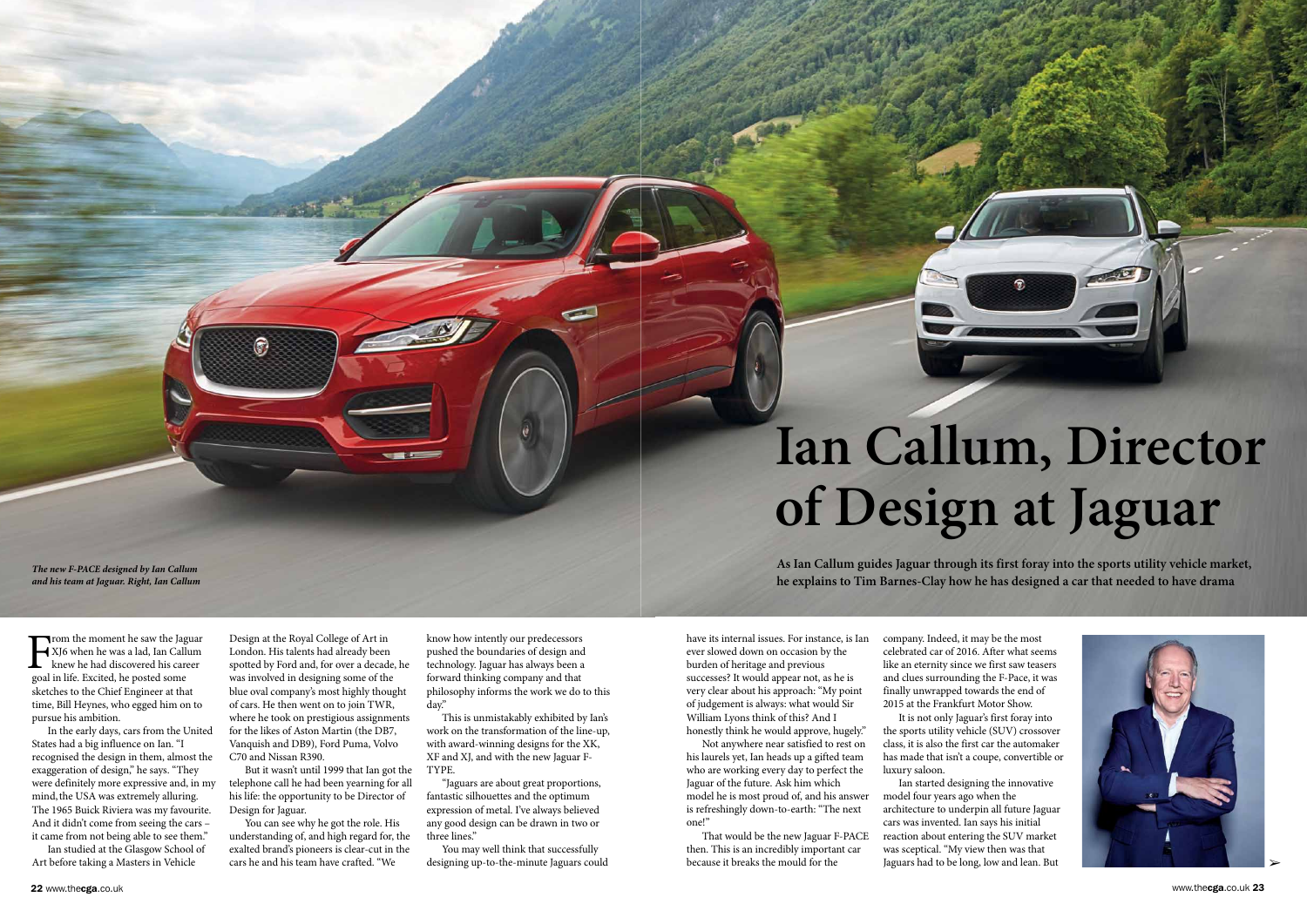$\triangleright$  when we talked to customers, they had a different perception. They saw crossovers as delivering strength, and I totally appreciate that."

Ian is keen to point out that the F-PACE has sparked a family 'face' now, via its grille. "In the United Kingdom we might be familiar with Jaguar as a marque, but globally the brand needs to grow before it has instant recognition," he says. "A family grille is one way of ensuring people identify our cars in a nanosecond."

Ian also says that he is extremely pleased with the F-PACE because it has got an edge of sculpture to it that he gets a

lot of satisfaction from. "The profile is great, but the rear three-quarter view is the one I love most. We also worked very hard on getting the swooping roofline just right. Then there are the F-TYPE tributes - the lower swage line, the vents. Obviously, they aren't as exaggerated as on

a sports car, but I make no apologies for referencing that. This is a car that needed to have drama."

Indeed, the all-new Jaguar F-PACE is a performance crossover designed and engineered to offer the agility, responsiveness and refinement that all Jaguars are renowned for, together with unrivalled dynamics and everyday versatility. Developed using Jaguar's

Lightweight Aluminium Architecture, the car combines purity of line, surface and proportion with the F-TYPE-inspired features alluded to earlier, such as the powerful rear haunches and distinctive tail light graphics.

The bold front grille and the muscular bonnet hint at the performance potential of engines like the mighty 380PS 3.0-litre supercharged V6. Elements such as slender full-LED headlights, forged 22 inch forged alloy wheels and a short front overhang carry the design vision of the original F-PACE C-X17 concept through to production.

The all-new F-PACE seats five occupants in absolute comfort. The interior is a blend of premium materials and finishes, exquisite detailing, luxuries such as heated, electrically-reclining rear seats, and cutting-edge technologies. These include Jaguar's InControl Touch Pro infotainment system and 12.3-inch HD virtual instrument cluster.

To celebrate the launch of the all-new F-PACE, a special model called the First Edition, priced at £65,275 in the United Kingdom, will be available in strictly limited numbers – just 2,000 worldwide, with 200 available in Great Britain. Powered by a 300PS 3.0-litre V6 diesel engine, the First Edition is distinguished



*The all-new F-PACE seats five occupants* ' *in absolute comfort. The interior is a blend of premium materials and finishes* 





by a unique metallic paint colour – Caesium Blue; a clear reference to the aforementioned breakthrough C-X17 concept unveiled two years ago at the 2013 Frankfurt Motor Show. Further highlights include Double Helix 15-spoke wheels with grey finish and contrast inserts, Adaptive Dynamics, Adaptive LED headlights, Gloss Black fender vents and a panoramic roof.

Inside, the Windsor soft-grain leather seats in Light Oyster feature twin-needle stitching and an embossed hounds-tooth pattern, influenced by the C-X17's awardwinning interior. The traditional Jaguar craftsmanship blends seamlessly with the configurable 10-colour ambient lighting, state-of-the-art InControl Touch Pro infotainment system and the HD virtual instrument cluster.

The all-new F-PACE range in the UK will consist of: F-PACE Prestige, R-Sport, Portfolio, S, and First Edition. The powertrain range will consist of: 180PS 2.0-litre diesel manual rear wheel drive and all-wheel-drive (RWD/ AWD) and automatic AWD; 300PS 3.0-litre diesel automatic AWD; and 380PS 3.0-litre petrol automatic AWD. The all-new F-PACE is manufactured at Jaguar Land Rover's Solihull Plant alongside the Jaguar XE sports saloon.

Indeed, Ian believes the F-PACE is the most composed, most eye-catching car in its segment. "By remaining absolutely true to our design principles, the all-new F-PACE is immediately recognisable as a Jaguar. It offers all the interior space you would expect – and more – but because of our disciplined approach to surfaces, proportions, and purity of line, we have designed what I consider to be the most balanced, most attractive vehicle in its class."

' combination of engineering and art." But it isn't always just about cars. Ian likes to stretch his talents to watches, and even boats, when he has the time. "I try to do some watches and suchlike. And I get involved in the merchandise and artefacts that we do at work. I've also designed a motorboat, which nearly reached production – just not quite. I did industrial design at college and I made a lot of things there, actually. As a matter of fact, I won a prize at the Royal Society of Art for hospital equipment, so I'm very much an industrial designer. I like the

Ian adds: "We designed the all-new F-PACE to be first and foremost a Jaguar. That's why it has exciting proportions, a dynamic stance, pure surfaces and a beautiful sensuality about it. Its progressive, purposeful appearance has clearly been influenced by the sporty F-TYPE.

"Every Jaguar should draw your eye from 200 metres away and I believe the allnew F-PACE's presence on the road is second to none. The Lightweight Aluminium Architecture gave us the design freedom to create a car with latent poise – a svelte car with attitude. "It looks assertive yet not aggressive.

But it's also versatile and equipped with real-world answers to everyday questions. The all-new F-PACE is an all-weather, allsurface Jaguar sports car, life-proofed for

five people and their belongings."

"By remaining absolutely true to our design principles, the all-new F-PACE is immediately recognisable as a Jaguar. It offers all the interior space you would expect – and more – but because of our disciplined approach to surfaces, proportions and purity of line, we have designed what I consider to be the most balanced, most attractive vehicle in its class."